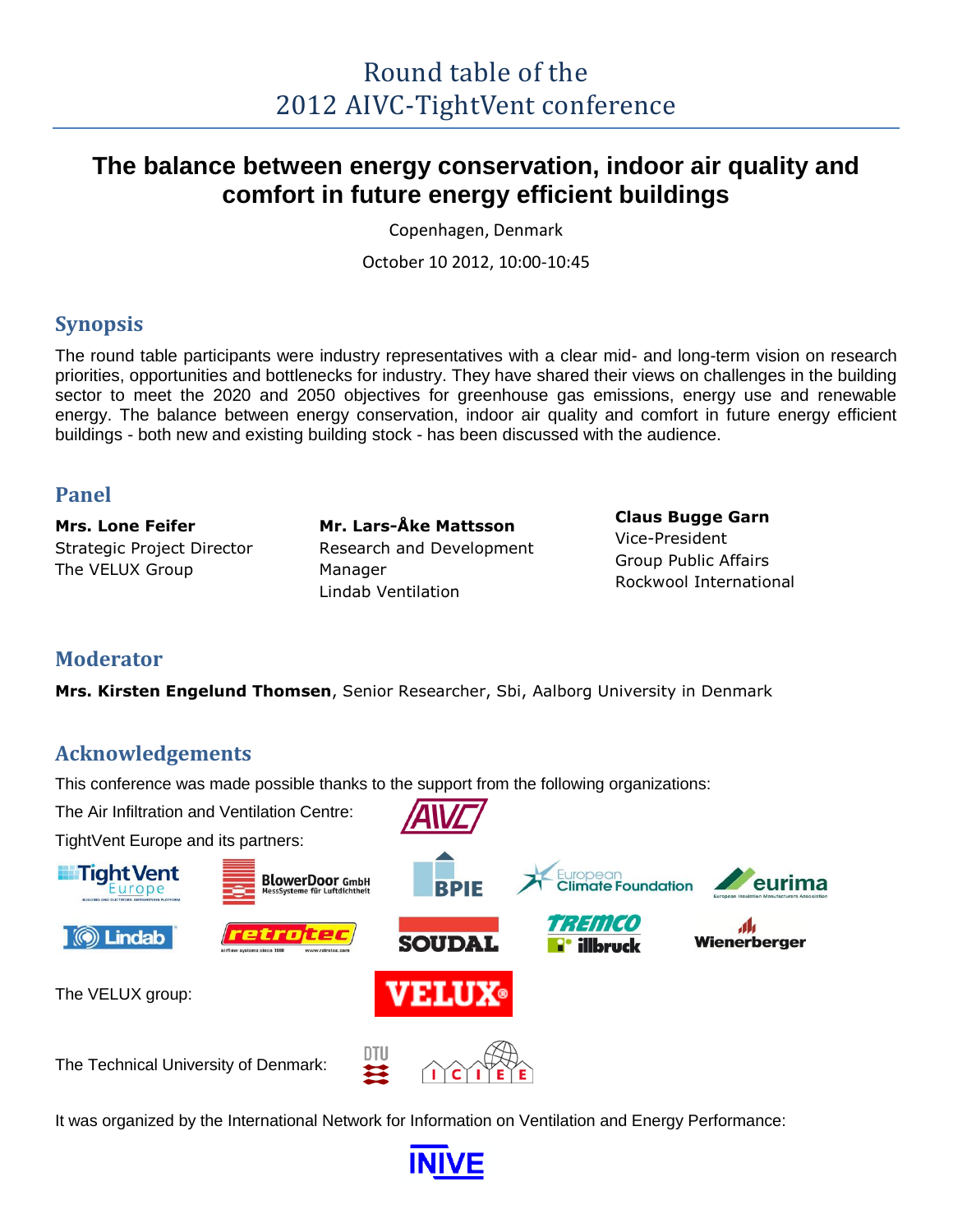## **Panel: What is of special importance concerning "finding the balance between energy conservation, indoor air quality and comfort in future energy efficient buildings"?**

#### **Lone Feifer**

Lone Feifer stated that the key issue is to acknowledge that the buildings of the future have already been built. 99 % of the buildings of tomorrow are the buildings we are already looking at today. The VELUX project Model Home 2020 has shown that we are able to meet the future challenges today.

She explained that the VELUX Group is still monitoring the Model Home houses and that the results confirm that we can meet the challenges of 2020 with existing technology.

Lone Feifer stressed the need to renovate the existing building stock, and said that comfort and livability should be central goals of future renovations.

#### **Lars-Åke Mattsson**

Lars-Åke Mattsson agreed with Lone stating that the future is already here.

He said that there is an increasing focus on building airtight houses, but that we also need to pay attention to air renewal in our houses 12 times a day. At the same time, we need to secure low energy consumption as well as satisfactory acoustic levels.

We already have the technology to achieve this – the problem is insufficient education, space (to install an appropriate ventilation system) and money.

### **Claus Bugge Garn**

Claus Bugge Garn agreed with Lone Feifer and Lars-Åke Mattsson that the problem is not the inability to supply the technical solution, but the implementation of the solutions.

He emphasised that we will not be able to reach our goals without taking a deep look into the building sector. We have to decrease energy consumption by 50 % in the existing building stock – which means we need to triple the current renovation rate.

At the same time, there is not enough focus on a holistic approach in the construction business and that is a key challenge we need to deal with if we want to create a positive change.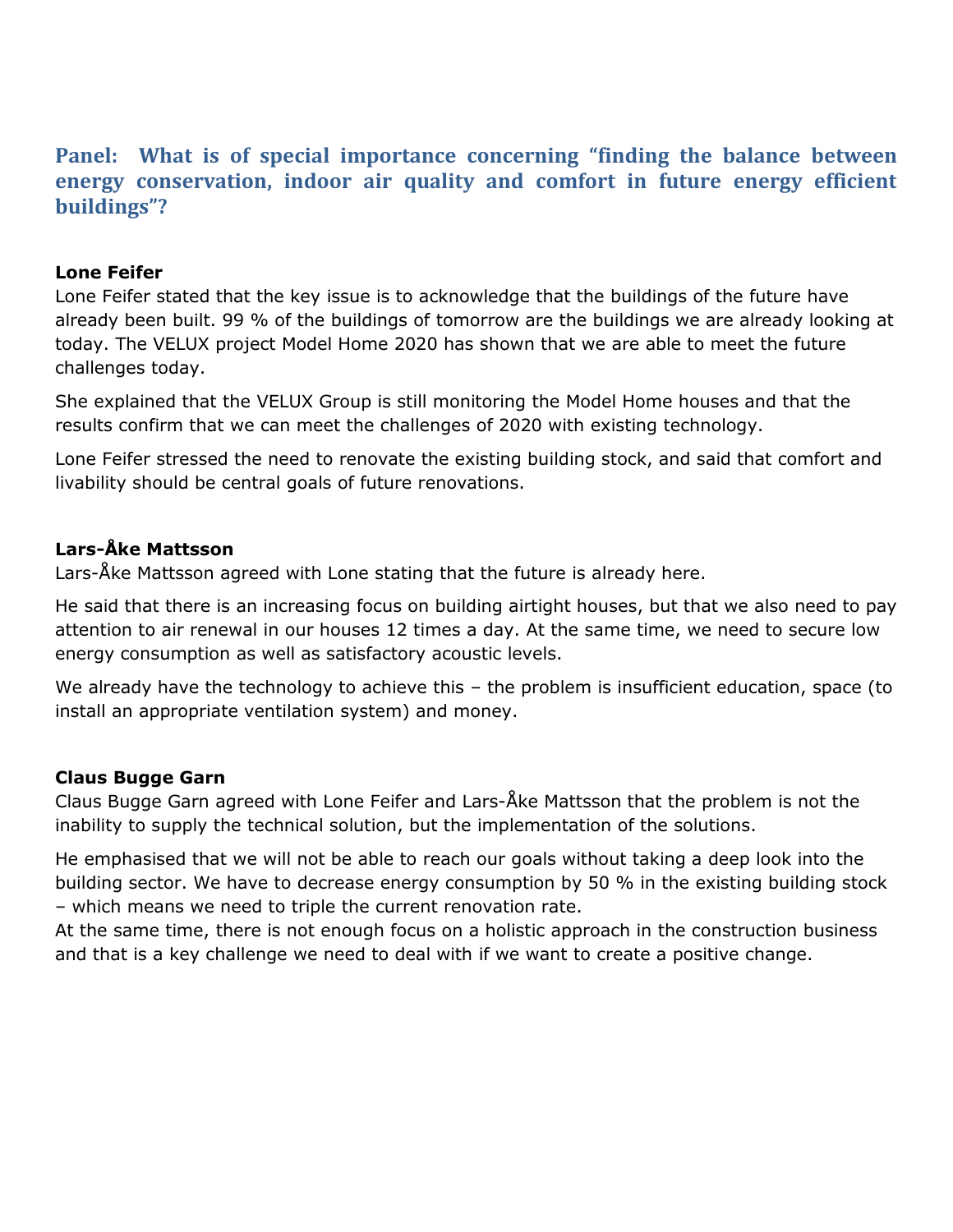## **Panel: What are the ways to explore to overcome the barriers?**

#### **Lone Feifer**

Lone Feifer stated that we first need to find out what will make people ask for solutions that will meet tomorrow's challenges. In other words, the demand is not there yet.

Lone Feifer emphasised that energy saving is rarely the first thing people think of when they wake up in the morning. Talking about the livability factor of buildings (for example summer comfort and winter comfort) could be a way to increase homeowners' awareness.

#### **Lars-Åke Mattsson**

Lars-Åke Mattsson noted that there are a lot of challenges to be met. One of the barriers is that people often experience problems with the use of building technology.

He admitted that the building industry is not very good at making solutions easier to use for the customers. To overcome this problem, he finds that cooperation in the building industry will help improve the services offered.

#### **Claus Bugge Garn**

Claus Bugge Garn stated that one of the major barriers lies in building traditions. They vary widely throughout Europe, so the basis for a common approach to change is weak. Overall, the building sector is reluctant to change the construction process and customs.

He explained that home building is always a risk: the owners often have to take on a big and long-term debt, which makes both contractors and customers unwilling to take risks.

Claus Bugge Garn emphasised that this causes us to adhere to local traditions – nothing more or less—which he characterised as the main barrier.

## **Audience: We should not repeat the mistakes of the 70s in the renovation sector, which has created the field of indoor environmental science. How can we avoid that?**

#### **Lone Feifer**

Lone Feifer said that this was definitely something we should bear in mind, in particular the shortcomings of the tunnel vision of the 70s focussing on energy savings. We should take a more holistic approach to ensure the quality of our homes. But it is extremely important that we do not try to achieve short term goals.

### **Lars-Åke Mattsson**

Lars-Åke Mattsson stated that we needed more regulation regarding the training of craftsmen; they should be certified to work e.g. on ventilation or airtightness of buildings. He gave the example of plumbers in Sweden who have to be certified for their work to be covered by insurance.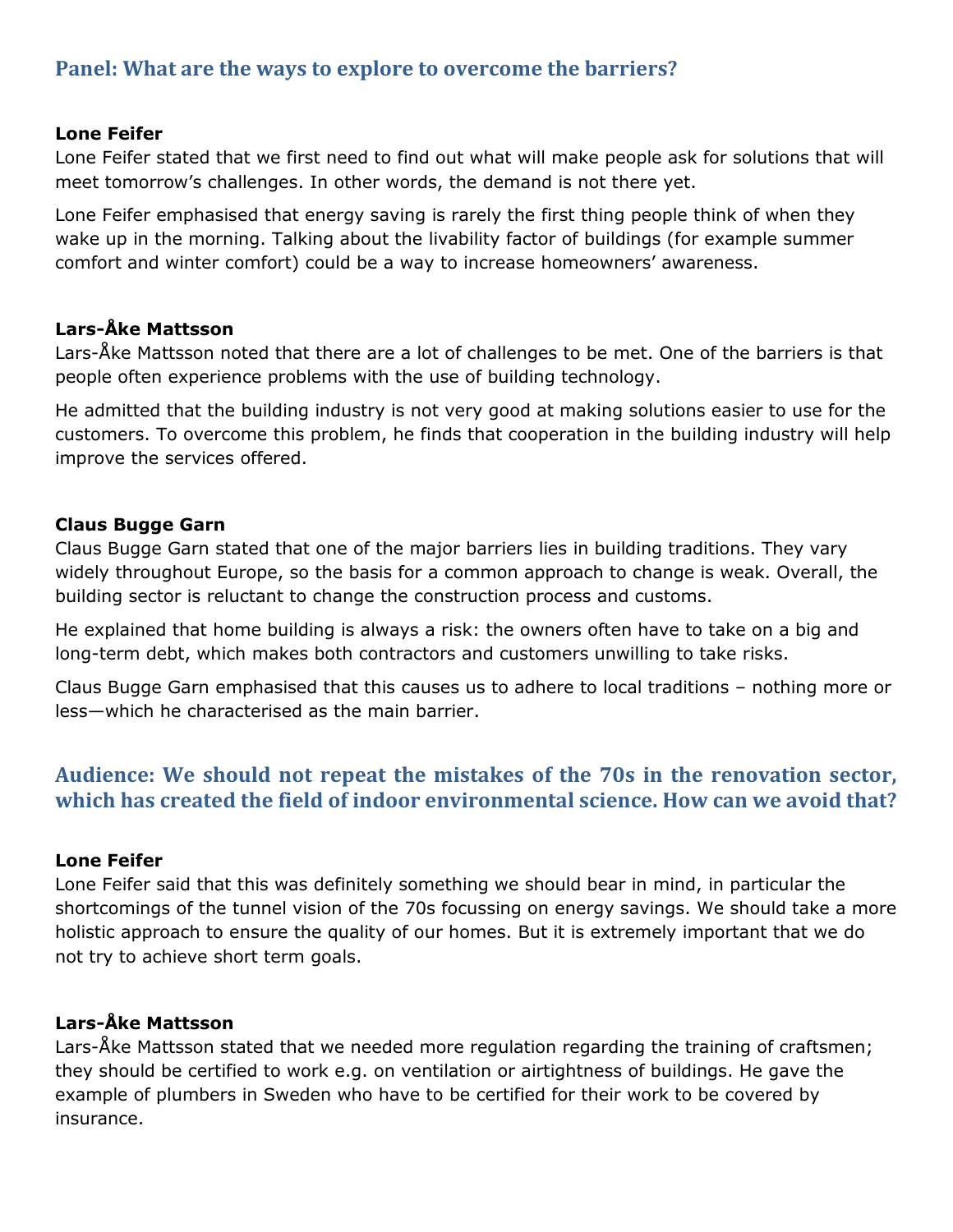#### **Claus Bugge Garn**

Claus Bugge Garn agreed and added that craftsmen should be required to learn about the holistic approach. This is a job for the governments.

**Audience: We need to allow solutions to be carried out by a less trained workforce – otherwise we cannot do it. Either we pay the constructor of our building or we pay through our energy bills. What is your opinion on that?**

#### **Claus Bugge Garn**

Claus Bugge Garn said that it is important that renovation work is done in a good manner. If performed correctly, it can be cost-effective. If we fail to do something right now, we will not have the opportunity to change for many years.

#### **Lone Feifer**

Lone Feifer stated that we have to think long-term, remember the holistic approach and not only focus on energy consumption per square meter. Imagine if costumers could demand a certain living comfort and get it through a simple design.

**Audience: 5-10 years ago we talked about decreasing the energy consumption and we are still talking about the same problem today. Is the consumer's awareness too short?**

#### **Lone Feifer**

Lone Feifer explained that the VELUX project LichtAktiv Haus - which has been built in Germany - shows that small changes in energy consumption can make a big difference.

In her opinion, the motivation to drastically reduce energy use while improving livability is a key factor.

#### **Claus Bugge Garn**

Claus Bugge Garn wondered if there is something wrong with our political consciousness. When we are told to pay for a particle filter for our car - because the law requires it - we do it even though we would rather save the money. We do it because we know it is for the common good of society. Why can we not make similar rules for housing?

Obviously, this requires a mind change.

## **Panel: What are to your mind the major barriers to innovation?**

#### **Lars-Åke Mattsson**

Lars-Åke Mattsson said that money is a major barrier to innovation. There are a lot of